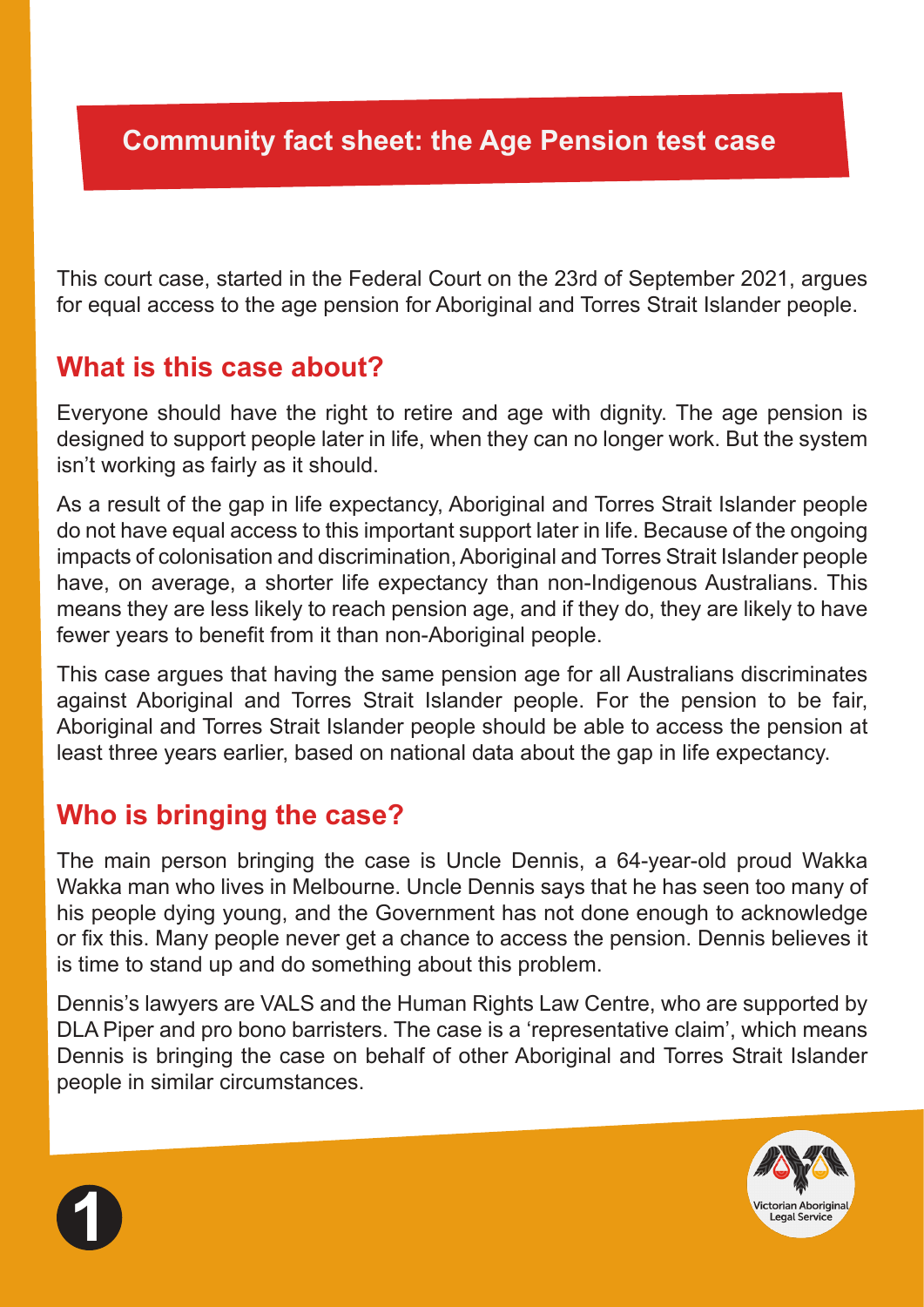We also want to hear from Aboriginal and Torres Strait Islander women interested in the case, born between 1 January 1957 and 30 June 1958.

### **What is the argument?**

Everyone should be equal under the law and have the same rights and benefits. This includes the right to social security, like the age pension.

Australia's Racial Discrimination Act allows people to challenge laws that disadvantage them because of their race. If a court decides that the rights of some people are being harmed by a law and that harm is based on race, the court has the power to change the law so that everybody enjoys that right equally.

Because of the gap in life expectancy, Aboriginal and Torres Strait Islander people currently have less access to the age pension and the right to social security.

This case argues that the Racial Discrimination Act requires the Government to give Aboriginal and Torres Strait Islander people the same right to the pension as other people. The case says that Aboriginal and Torres Strait Islander people should be able to access the pension at least 3 years earlier, to account for lower life expectancy and health inequalities.

#### **What happens if the case is successful?**

If Uncle Dennis wins the case, it would mean that thousands of Aboriginal and Torres Strait Islander people could get the pension earlier in life. This means people will be better supported to live with dignity in their later years.

This could also be one way of holding the Government accountable for not closing the gap in life expectancy.

Improved access to the pension could also help with progressing other Closing the Gap targets. The pension can improve people's financial security, health and wellbeing, which helps people to live longer and better lives.



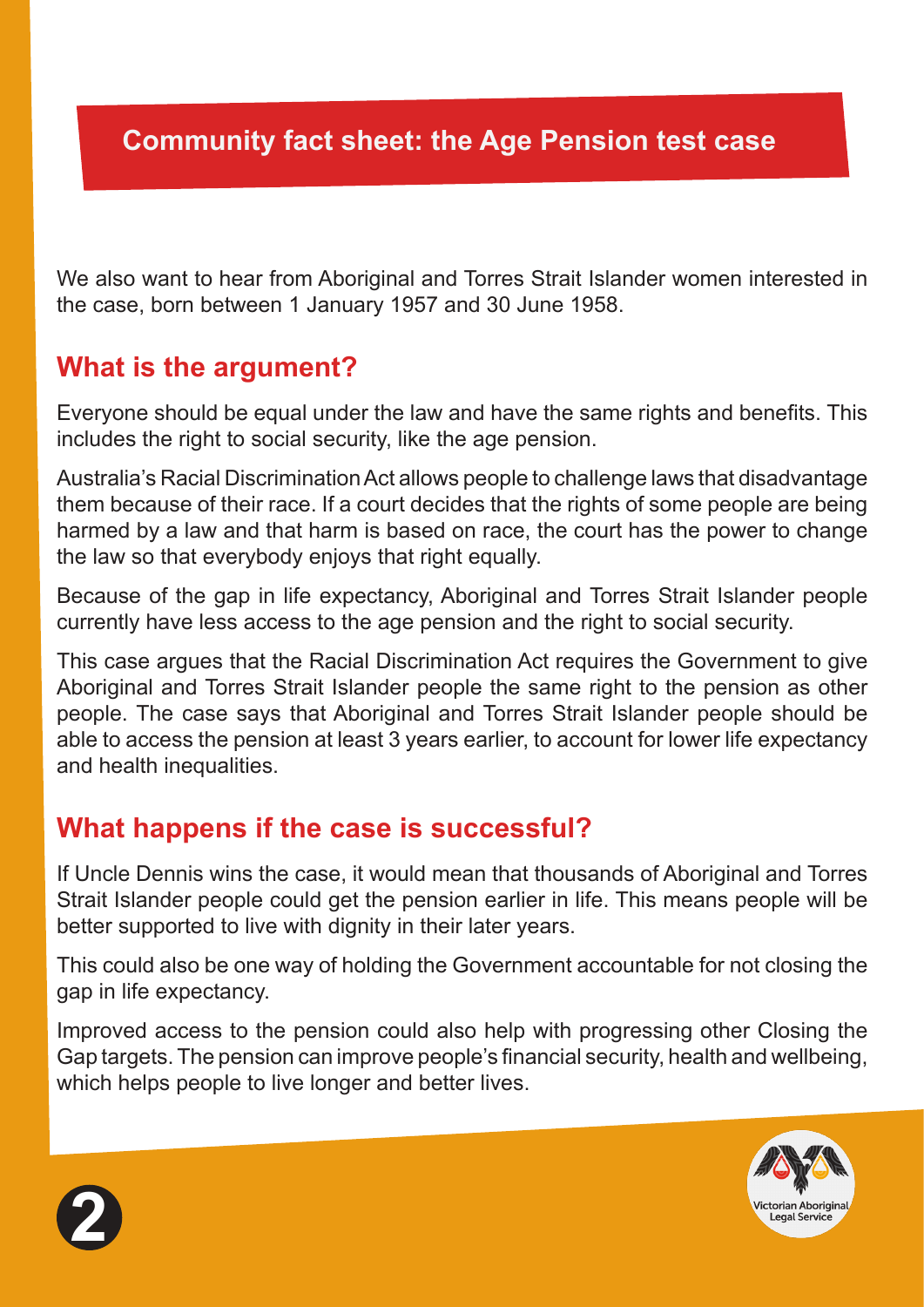The case won't affect things like access to superannuation or concession schemes, but it might pave the way for other important changes in those areas.

## **What is the gap in life expectancy?**

Aboriginal and Torres Strait Islander men have an average life expectancy 8.6 years lower than non-Indigenous men, and Aboriginal and Torres Strait Islander women's lives are on average 7.8 years shorter than non-Indigenous women. This is based on national data. There are a lot of regional differences, but for Uncle Dennis to run this case, he will have to rely on the national data for his evidence.

That gap in life expectancy narrows the older you get because sadly, many Aboriginal and Torres Strait Islander people pass away in their 30s or 40s.

### **What is the pension age?**

The pension age is gradually increasing for everyone. It is currently 66 years and 6 months. By the year 2023, the age at which everyone can access the age pension will increase to 67 years of age.

For many people, it is too hard to keep working to the age of 67, especially for people who have health problems, caring responsibilities, are living with a disability or have survived racist policies and practices such as the Stolen Generation and forcible removal from country.

### **How much is the pension?**

The age pension increased slightly in September 2021. The maximum pension rate is now \$25,155 per year for single people and \$37,924 (combined) for couples.

The pension is important for people who don't have much superannuation or savings to look after themselves when they can no longer work.

The Jobseeker (unemployment) payment is too low and forces people to do work



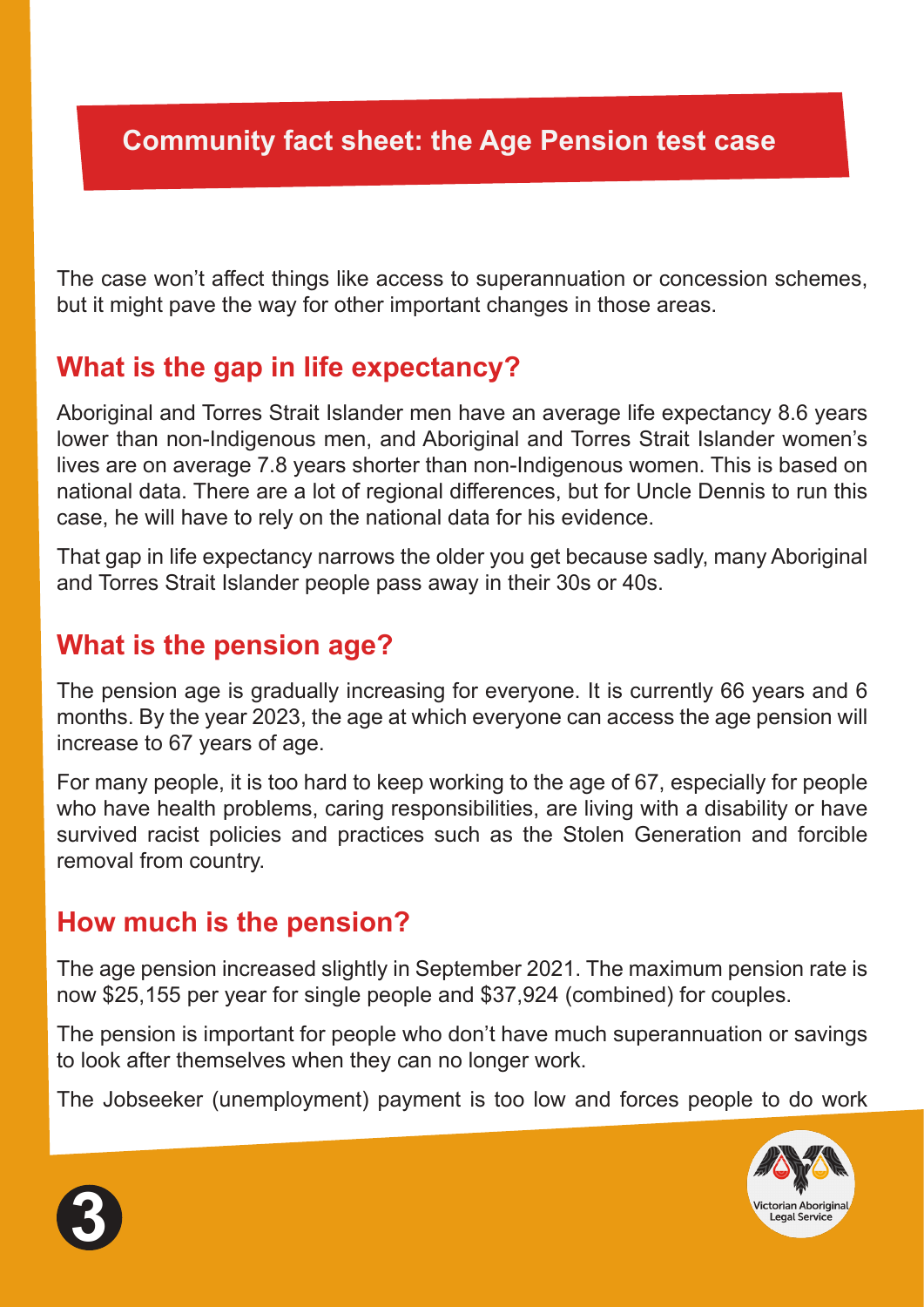assessments and complete tasks to keep getting payments – it is not designed for retirement.

#### **Who are the other parties to the court case?**

The court case is brought against the Commonwealth of Australia, the Minister for Services Australia (the government agency responsible for the age pension) and the Minister for Families and Social Services (who is responsible for the Social Security Act).

## **Who is affected by this case?**

This is a representative claim, which means Dennis is representing people in similar circumstances to him - all Aboriginal and Torres Strait Islander men who were born between 1 January 1957 and 30 June 1958.

If we win, every Aboriginal and Torres Strait Islander man born in those years will be able to apply for the pension earlier. But we also expect the Government would make similar changes for all Aboriginal and Torres Strait Islander people. If they don't, there will likely be more legal action to get the same changes for all Aboriginal and Torres Strait Islander people.

## **How long will the case take?**

We don't know how long it will take to get a decision from the court. Important court cases often take between 6 – 18 months. If the Government agrees this is a problem that should be fixed, there could be a quicker outcome.